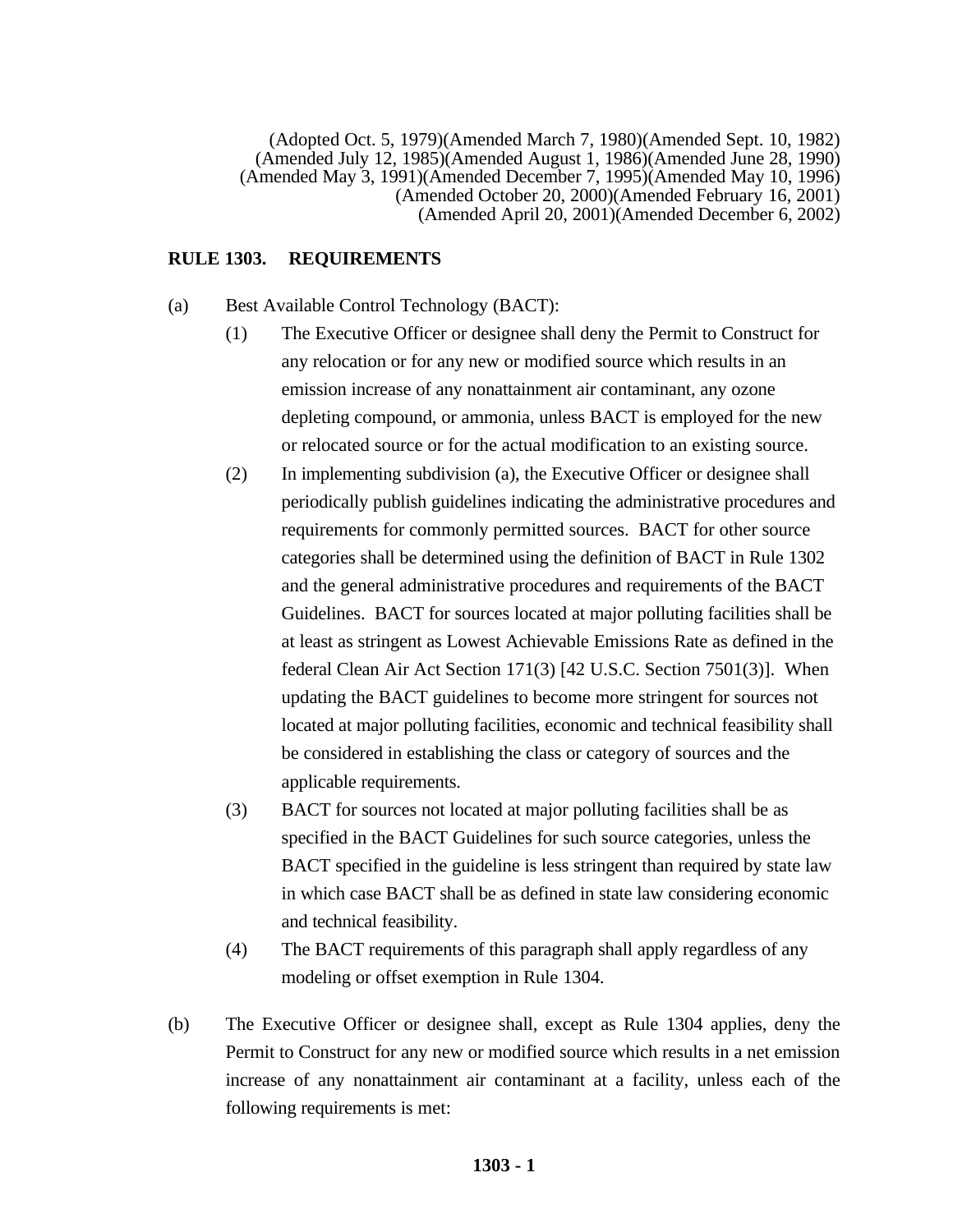### (1) Modeling

The applicant substantiates with modeling that the new facility or modification will not cause a violation, or make significantly worse an existing violation according to Appendix A or other analysis approved by the Executive Officer or designee, of any state or national ambient air quality standards at any receptor location in the District.

- (2) Emission Offsets
	- (A) Emission Reduction Credits

Unless exempt from offsets requirements pursuant to Rule 1304, emission increases shall be offset by either Emission Reduction Credits approved pursuant to Rule 1309, or by allocations from the Priority Reserve in accordance with the provisions of Rule 1309.1, or allocations from the Offset Budget in accordance with the provisions of Rule 1309.2. Offset ratios shall be 1.2-to-1.0 for Emission Reduction Credits and 1.0-to-1.0 for allocations from the Priority Reserve, except for facilities not located in the South Coast Air Basin (SOCAB), where the offset ratio for Emission Reduction Credits only shall be 1.2-to-1.0 for VOC,  $NO<sub>X</sub>$ ,  $SO<sub>X</sub>$ and PM<sup>10</sup> and 1.0-to-1.0 for CO.

(B) Short-Term Credits (STCs):

Notwithstanding sub-paragraph (b)(2)(A) above, emission increases may be offset, in whole or part, by the use of SIPapproved STCs provided that:

- (i) the same offset ratio as in subdivision (A) above is used; and
- (ii) STCs must be used in the same calendar year in which they are generated; and
- (iii) the applicant provides a minimum of 5 consecutive years of STCs; and
- (iv) the BACT evaluation shall be based on the highest permitted emissions level during the term of the permit, unless there is an increase in the amount of highest permitted emissions levels of any pollutant from the immediately previous permit; and
- (v) the permit is expressly conditioned on a year-by-year basis to restrict operation and emissions to the amount of STCs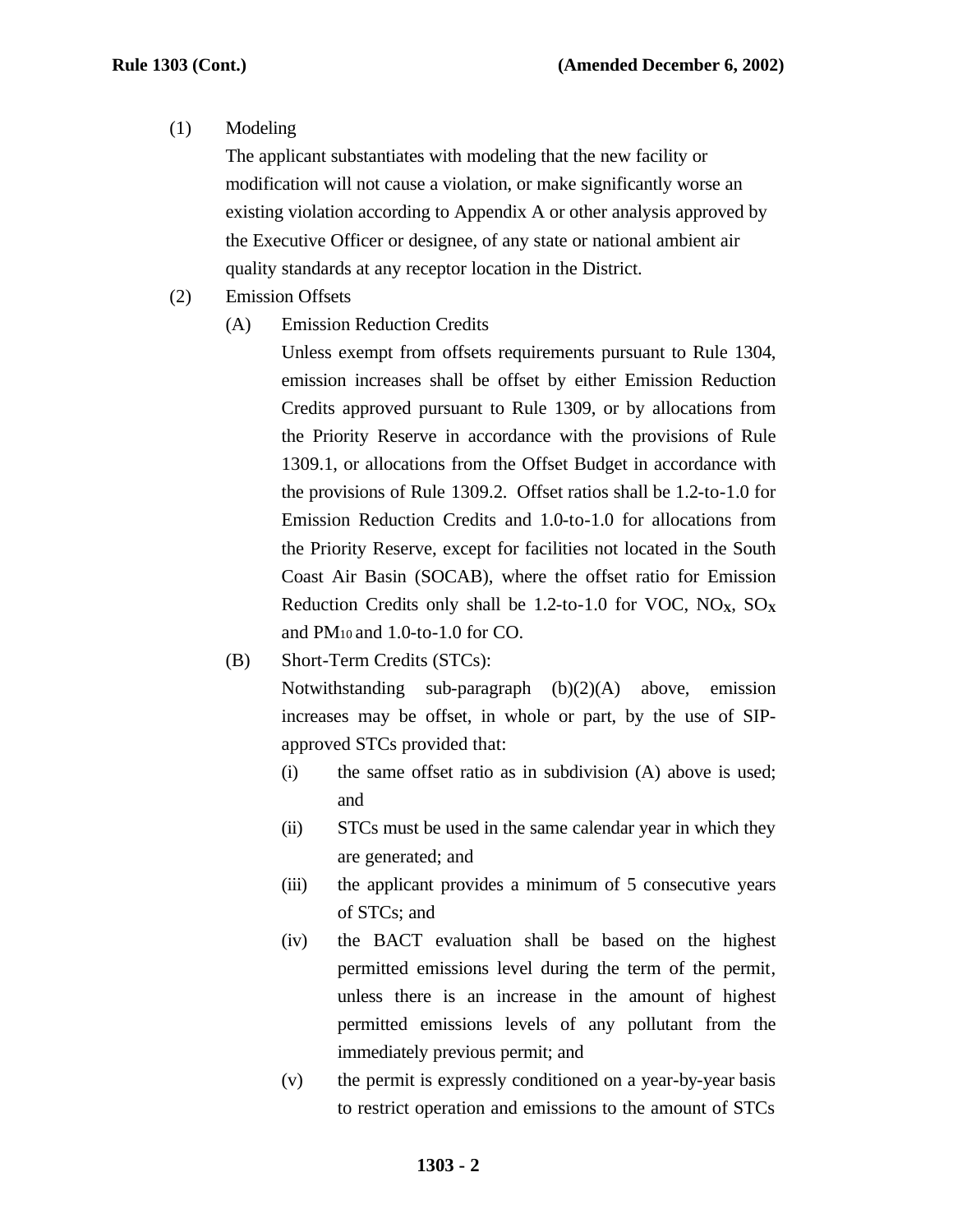provided for that year and to the number of years of STCs provided and further conditioned so as to cease operation and cancel the permit when all STCs are expired; and

- (vi) STCs must be generated from real reductions, quantifiable, permanent for the time period in which they are valid, federally enforceable and surplus as defined by the SIP approved protocols; and
- (vii) operation of the source using STCs is subject to annual verification of the amount of STCs generated pursuant to a SIP-approved credit generation rule that authorizes the use of such credits in Regulation XIII. The generator of the STCs is responsible for providing additional offsets as a result of any shortfall. Failure to provide additional offsets where a shortfall occurs is a violation of this rule by the generator. If the generator does not provide the required additional offsets, the operator shall provide those offsets within 90 days upon notification by the Executive Officer. Any failure by the operator to secure such offsets after notification by the Executive Officer is a violation of this rule for each and every day for the period sufficient credits were not provided; and
- (viii) STCs shall be identifiable by the time the public notice is given and shall be surrendered to the District before a new or revised permit to construct or operate is issued; and
- (ix) notwithstanding  $(b)(2)(B)(viii)$ , if a source has identified an enforceable obligation, including an approved application by the generator, to create STCs pursuant to a SIP approved protocol on or before commencement of operations of the source, a permit to construct may be issued. Operation of the source will be contingent upon the credits being generated and verified. For sources using this provision, the Permit to Construct does not serve as a Temporary Permit to Operate until the Executive Officer has verified the generation of the STCs; and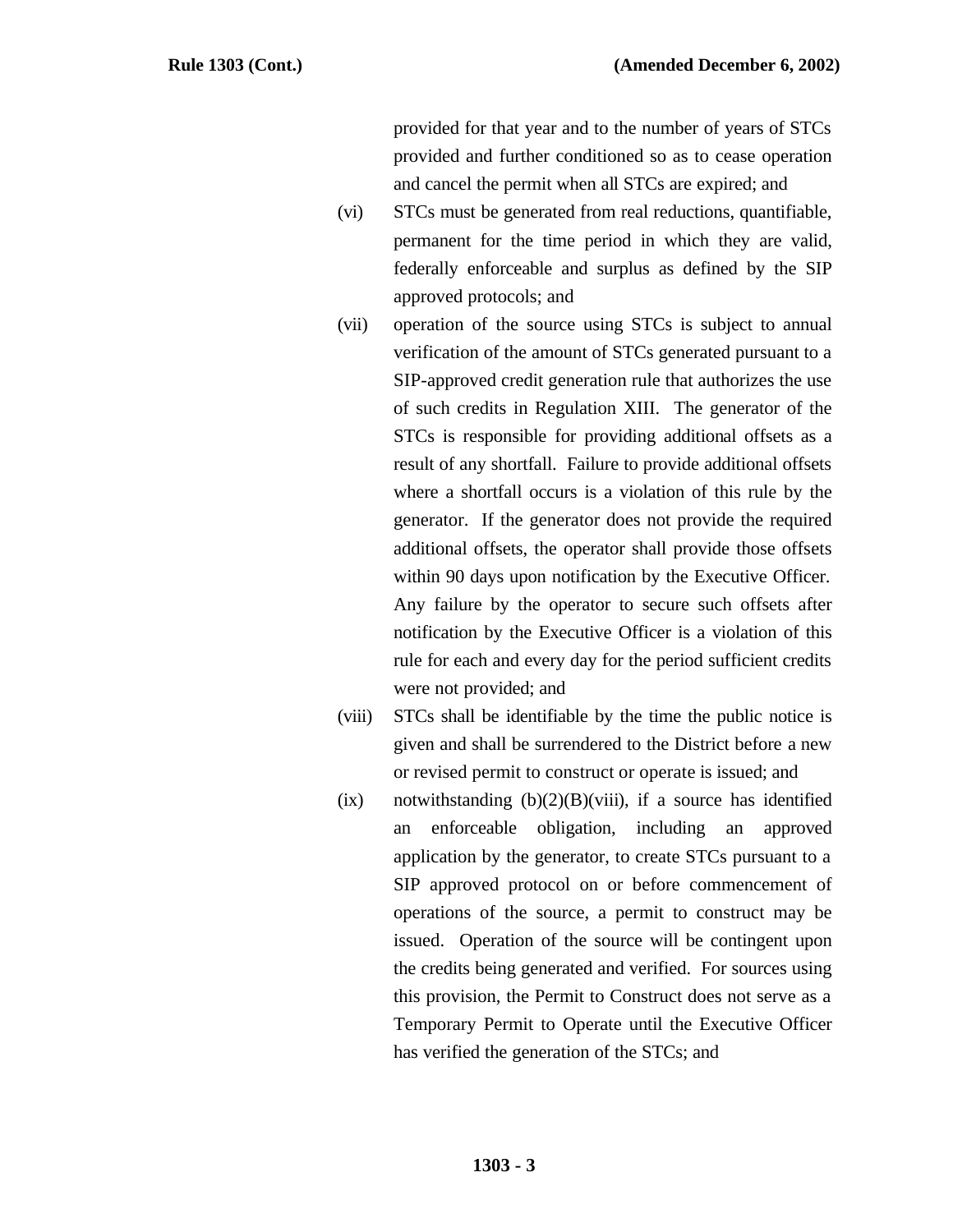- (x) operator files an application to extend or modify the permit to construct or operate or notifies the AQMD of the intent to cease operation at least 1 year prior to the date the permit requires the source to cease operation;
- (xi) the term of the initial permit issued pursuant to clause  $(b)(2)(B)(v)$  based on STCs, may be extended for a minimum of five years and in at least five year increments thereafter provided:
	- (I) the operator provides sufficient additional STCs, as determined by the Executive Officer, and
	- (II) the operator complies with all applicable rules and regulations; and
- (xii) the emission limit of the initial permit issued pursuant to clause  $(b)(2)(B)(v)$  based on STCs may be extended based on the quantity of credits provided; and
- (xiii) applications using STCs shall follow the public noticing procedures of Rule 1309.2(d); and
- (xiv) application for permits to construct and operate issued for extensions of the initial permit issued pursuant to  $(b)(2)(B)(xi)$  shall not trigger the BACT requirements of Rule 1303(a), unless there is an increase in the amount of the permitted emission levels of any pollutant from the immediately previous permit.
- (C) Specific VOC ERCs

Any VOC ERCs issued for acetone, 1,1,1- trichloroethane, and perchloroethylene may not be used for any purpose except that they may be retired within 90 days after February 16, 2001. Within 150 days after February 16, 2001, the District will:

(i) Re-issue all remaining VOC ERCs according to the following formula:

New Certificate Value = Old Certificate Value x  $[(ERC_T -ERC_D)] (ERC_T)$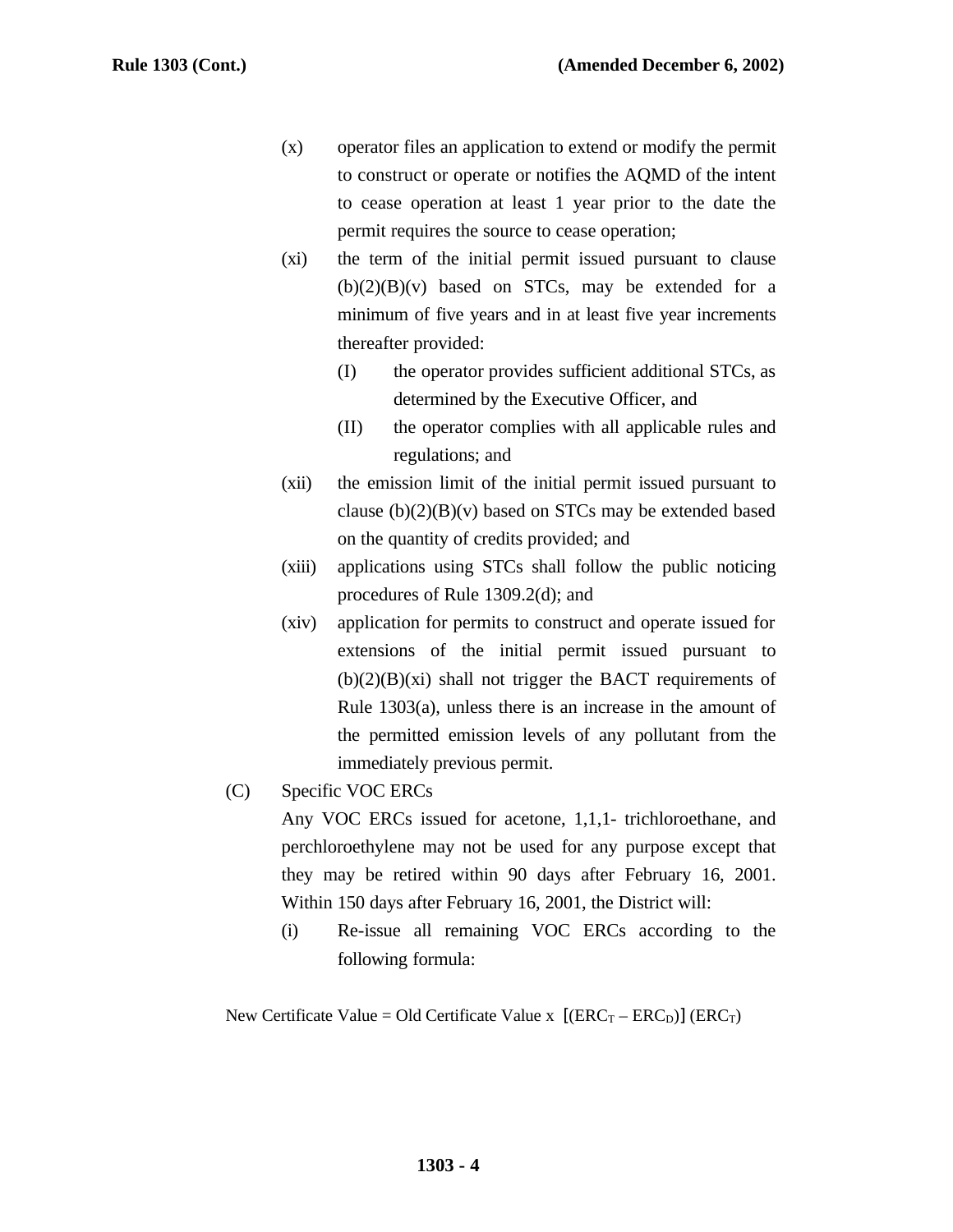where:

- $ERC<sub>T</sub>$  = ERC<sub>D</sub> plus all other VOC ERCs as of 90 days after February 16, 2001.
- $ERC<sub>D</sub>$  = Total remaining de-listed compound ERCs excluding those that resulted from equipment shutdowns and held by their original holders, as of 90 days after February 16, 2001.
- (ii) Re-issue the difference between old and new certificate values as de-listed VOC reduction certificates. Such credits shall be issued in the same proportion as the old certificate holders were devalued. Reissue the certificates for ERCs for perchloroethylene, acetone, and 1,1,1- trichloroethane that resulted from equipment shutdowns and held by their original owners as of 90 days from February 16, 2001 as de-listed VOC reduction certificates. Such certificates shall not be eligible for inter-pollutant trading, for providing Regulation XIII offsets in the South Coast District or for any SIP purpose, and shall be labeled accordingly.
- (3) Sensitive Zone Requirements

Unless credits are obtained from the Priority Reserve, facilities located in the South Coast Air Basin are subject to the Sensitive Zone requirements specified in Health and Safety Code Section 40410.5. A facility in zone 1 may obtain Emission Reduction Credits originated in zone 1 only, and a facility in zone 2A may obtain Emission Reduction Credits from either zone 1 or zone 2A, or both, or demonstrate to the Executive Officer or designee a net air quality benefit in the area impacted by the emissions from the subject facility.

(4) Facility Compliance

The subject facility complies with all applicable rules and regulations of the District.

(5) Major Polluting Facilities

In addition to the above requirements, any new major polluting facility or major modification at an existing major polluting facility shall comply with the following requirements:

(A) Alternative Analysis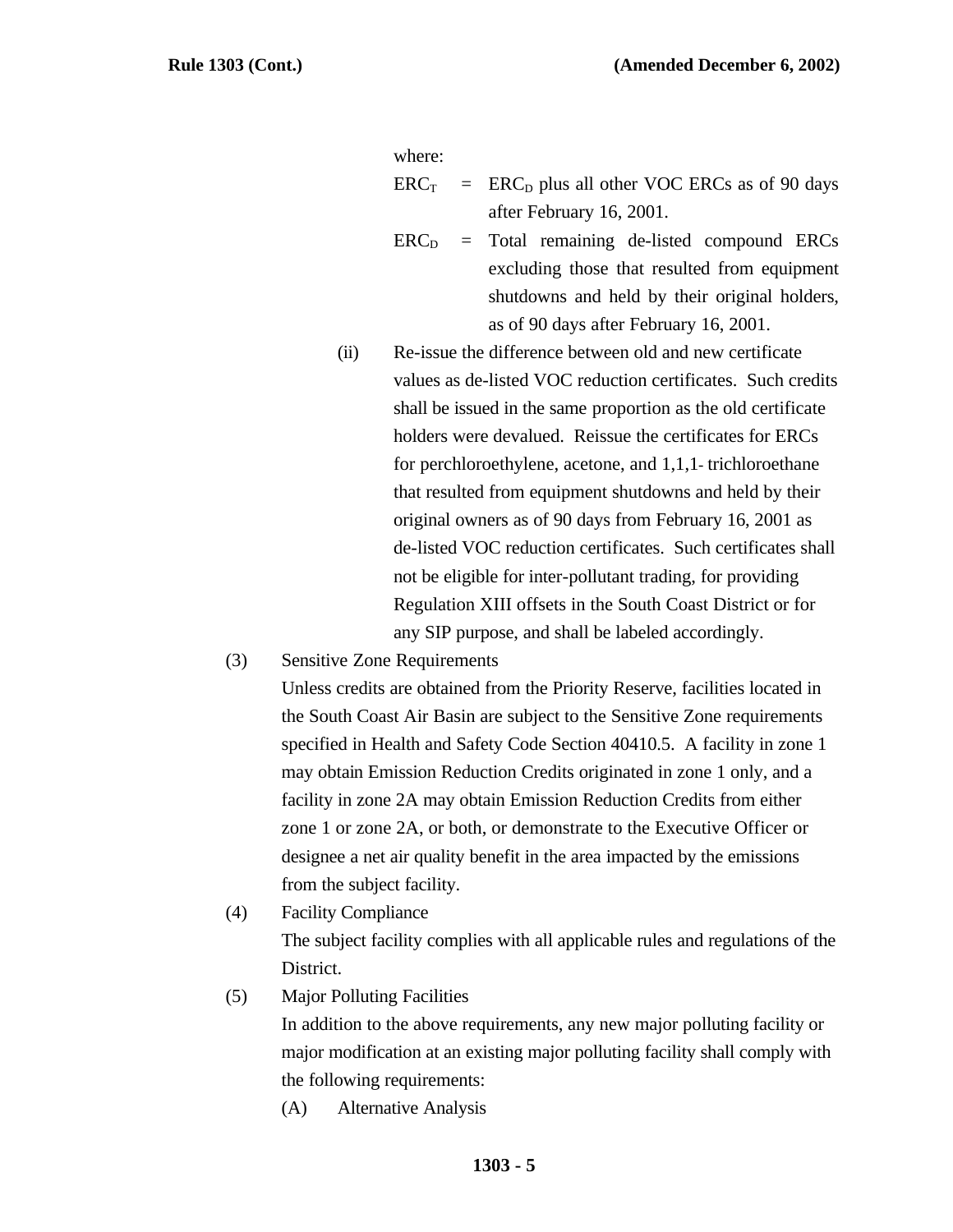Conduct an analysis of alternative sites, sizes, production processes, and environmental control techniques for such proposed source and demonstrate that the benefits of the proposed project outweigh the environmental and social costs associated with that project.

(B) Statewide Compliance

Demonstrate prior to the issuance of a Permit to Construct, that all major stationary sources, as defined in the jurisdiction where the facilities are located, that are owned or operated by such person (or by any entity controlling, controlled by, or under common control with such person) in the State of California are subject to emission limitations and are in compliance or on a schedule for compliance with all applicable emission limitations and standards under the Clean Air Act.

- (C) Protection of Visibility
	- (i) Conduct a modeling analysis for plume visibility in accordance with the procedures specified in Appendix B if the net emission increase from the new or modified source exceeds 15 tons/year of  $PM_{10}$  or 40 tons/year of NO<sub>x</sub>; and the location of the source, relative to the closest boundary of a specified Federal Class I area, is within the distance specified in Table C-1.

| Table C-1            |               |  |  |  |
|----------------------|---------------|--|--|--|
| Federal Class I Area | Distance (km) |  |  |  |
| Agua Tibia           | 28            |  |  |  |
| Cucamonga            | 28            |  |  |  |
| Joshua Tree          | 29            |  |  |  |
| San Gabriel          | 29            |  |  |  |
| San Gorgonio         | 32            |  |  |  |
| San Jacinto          | 28            |  |  |  |

(ii) In relation to a permit application subject to the modeling analysis required by clause  $(b)(5)(C)(i)$ , the Executive Officer shall: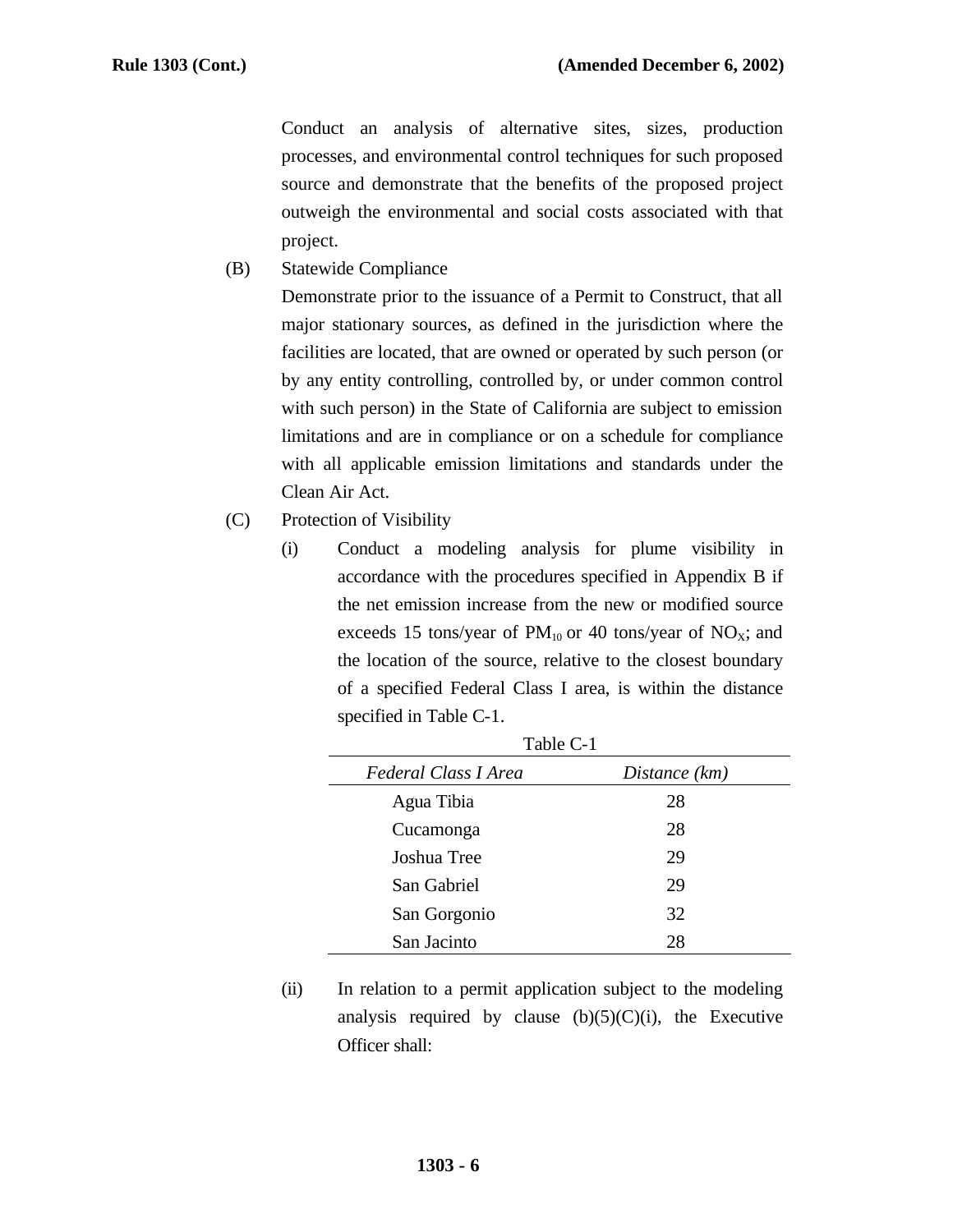- (I) deem a permit application complete only when the applicant has complied with the requisite modeling analysis for plume visibility pursuant to clause  $(b)(5)(C)(i);$
- (II) notify and provide a copy of the complete permit application file to the applicable Federal Land Manager(s) within 30 calendar days after the application has been deemed complete and at least 60 days prior to final action on the permit application;
- (III) consider written comments*,* relative to visibility impacts from the new or modified source*,* from the responsible Federal Land Manager(s), including any regional haze modeling performed by the Federal Land Manager(s), received within 30 days of the date of notification**,** when determining the terms and conditions of the permit;
- (IV) consider the Federal Land Manager(s) findings with respect to the geographic extent, intensity, duration, frequency and time of any identified visibility impairment of an affected Federal Class I area, including how these factors correlate with times of visitor use of the Federal Class I area, and the frequency and timing of natural conditions that reduce visibility; and,
- (V) explain its decision or give notice as to where to obtain this explanation if the Executive Officer finds that the Federal Land Manager(s) analysis does not demonstrate that a new or modified source may have an adverse impact on visibility in an affected Federal Class I area

.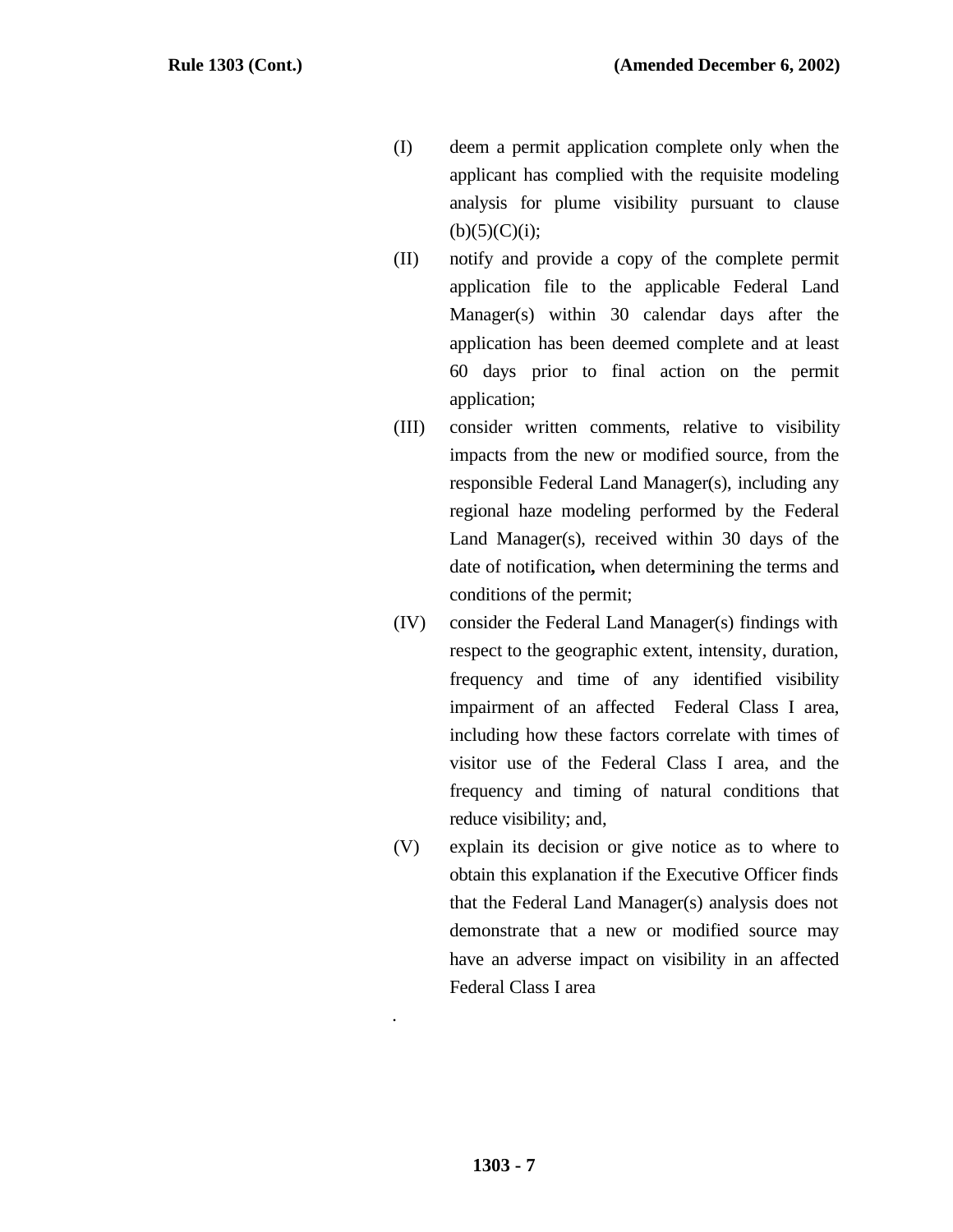- (iii) If a project has an adverse impact on visibility in an affected Federal Class I area, the Executive Officer may consider the cost of compliance, the time necessary for compliance, the energy and non-air quality environmental impacts of compliance, the useful life of the source, and all other relevant factors in determining whether to issue or deny the Permit to Construct or Permit to Operate.
- (D) Compliance Through California Environmental Quality Act The requirements of subparagraph  $(b)(5)(A)$  may be met through compliance with the California Environmental Quality Act in the following manner:
	- (i) if the proposed project is exempt from California Environmental Quality Act analysis pursuant to a statutory or categorical exemption pursuant to Title 14, California Code of Regulations Sections 15260 to 15329, subparagraph  $(b)(5)(A)$  shall not apply to that project;
	- (ii) if the proposed project qualifies for a negative declaration pursuant to Title 14 California Code of Regulations Section 15070, or for a mitigated negative declaration as defined in Public Resources Code Section 21064.5; subparagraph  $(b)(5)(A)$  shall not apply to that project, or
	- (iii) the proposed project has been analyzed by an environmental impact report pursuant to Public Resources Code Section 21002.1 and Title 14 California Code of Regulations Section 15080 et seq., subparagraph (b)(5)(A) shall be deemed to be satisfied.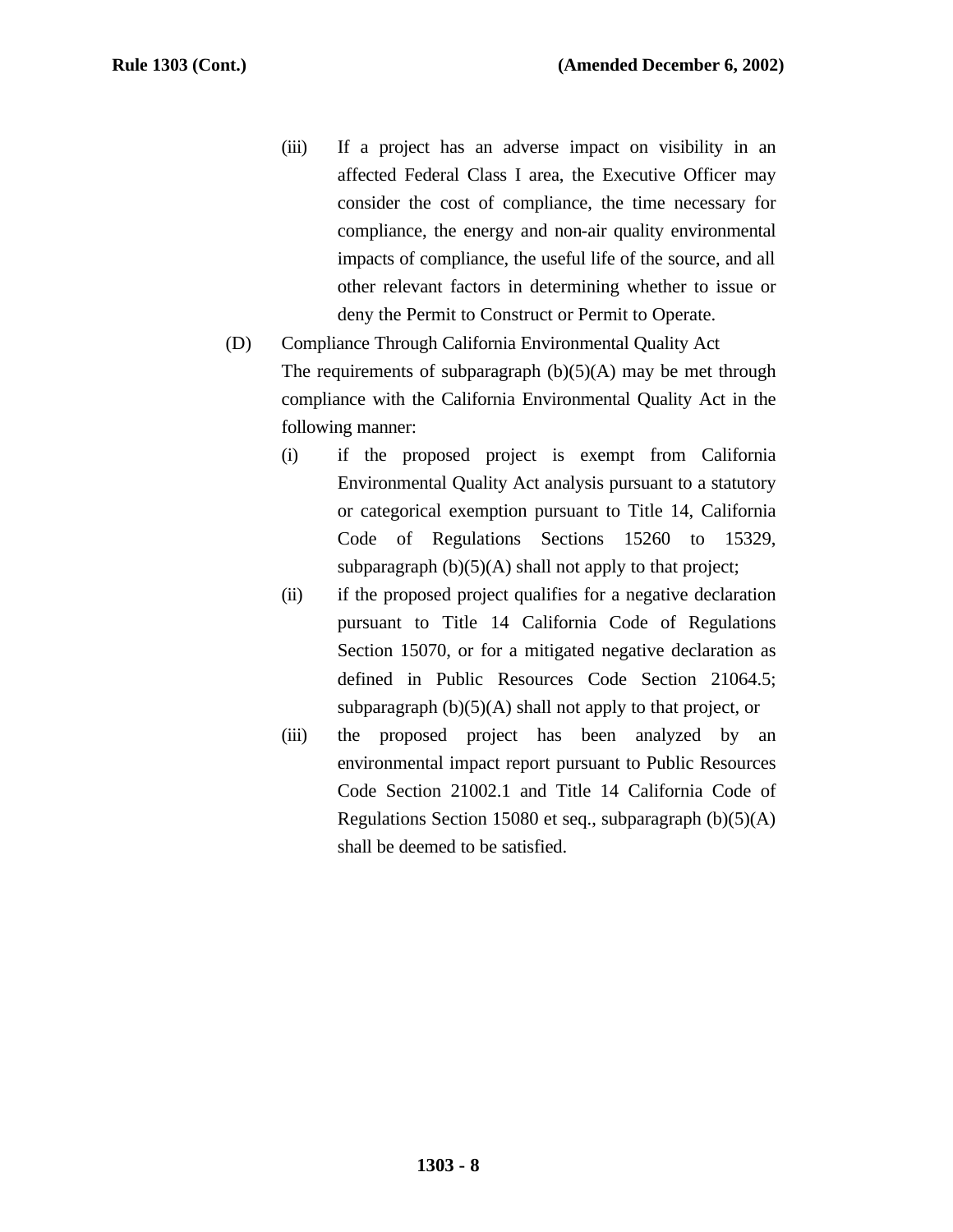# **APPENDIX A**

The following sets forth the procedure for complying with the air quality modeling requirements of Rule 1303(b). An applicant must either (1) provide an analysis, approved by the Executive Officer or designee, or (2) show by using the Screening Analysis below, that a significant change (increase) in air quality concentration will not occur at any receptor location for which the state or national ambient air quality standards are exceeded. Modeling for VOC and  $SO<sub>X</sub>$  is not required. Table A-1 of the screening analysis is subject to change by the Executive Officer or designee, based on improved modeling data.

## SCREENING ANALYSIS

Compare the emissions from the source you are applying for to those in Table A-1. If the emissions are less than the allowable emissions, no further analysis is required. If the emissions are greater than the allowable emissions, a more detailed air quality modeling analysis is required.

## Table A-1

| <b>Heat Input Capacity</b><br>(million BTUs/hr) |                             | $NO_{x}$<br>(lbs/hr) | CO<br>(lbs/hr) | $PM_{10}$<br>(lbs/hr) |
|-------------------------------------------------|-----------------------------|----------------------|----------------|-----------------------|
|                                                 | <b>Noncombustion Source</b> | 0.068                | 3.7            | 0.41                  |
|                                                 | $\lt 2$                     | 0.20                 | 11.0           | 1.2                   |
| >2                                              | $\lt$ 5                     | 0.31                 | 17.1           | 1.9                   |
| >5                                              | < 10                        | 0.47                 | 25.9           | 2.8                   |
| >10                                             | < 20                        | 0.86                 | 47.3           | 5.2                   |
| >20                                             | $<$ 30                      | 1.26                 | 69.3           | 7.6                   |
| >30                                             | $<$ 40                      | 1.31                 | 72.1           | 7.9                   |

#### Allowable Emissions for Noncombustion Sources and for Combustion Sources less than or equal to 40 Million BTUs per hour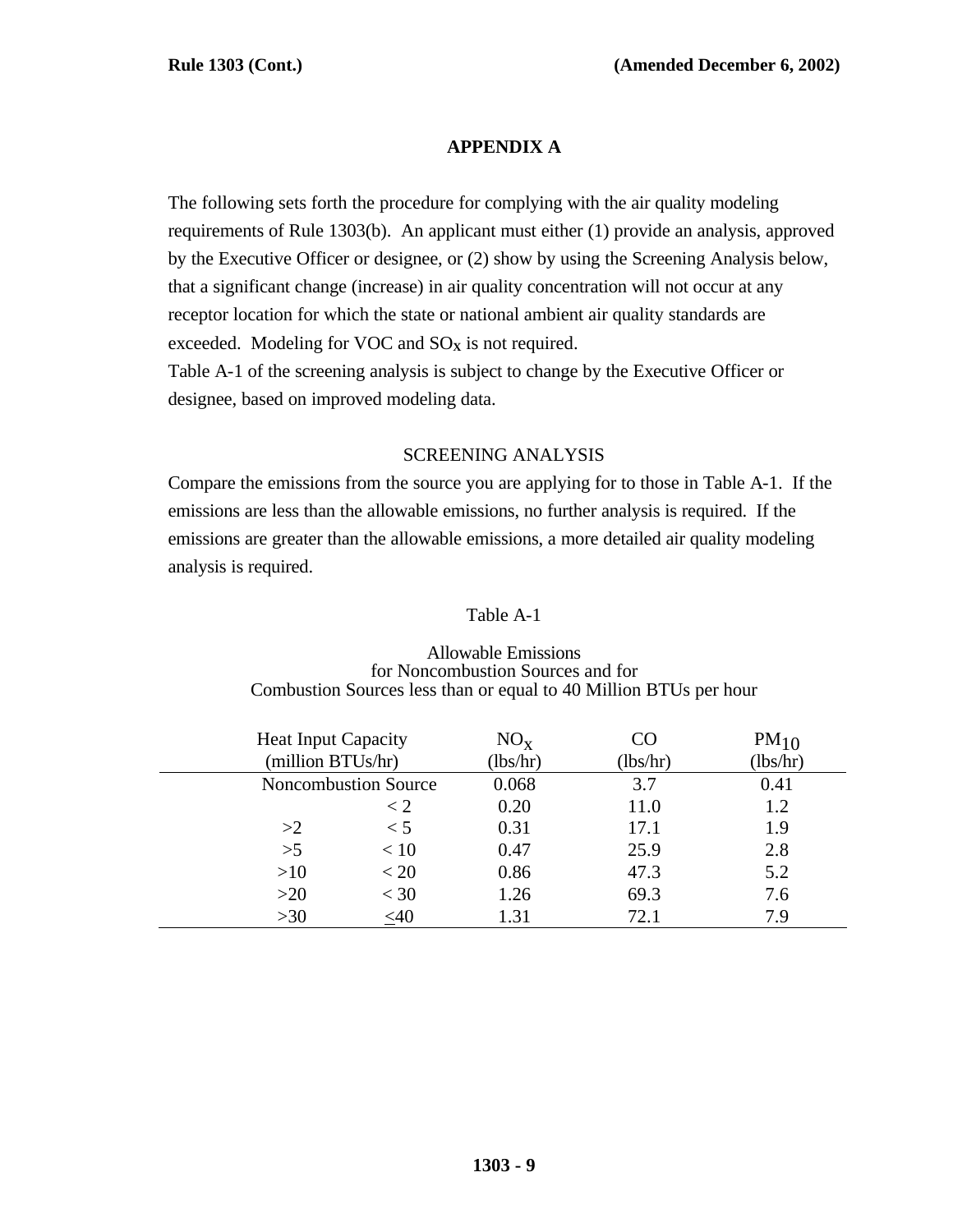# TABLE A-2

### Most Stringent Ambient Air Quality Standard and Allowable Change in Concentration For Each Air Contaminant/Averaging Time Combination

| Air Contaminant                     | Averaging<br>Time           | <b>Most Stringent</b><br>Air Quality<br>Standard |                                               | Significant Change in<br>Air Quality<br>Concentration |                                                |
|-------------------------------------|-----------------------------|--------------------------------------------------|-----------------------------------------------|-------------------------------------------------------|------------------------------------------------|
| Nitrogen<br>Dioxide                 | 1-hour<br>Annual            | 25 pphm<br>5.3 pphm                              | 500 ug/m <sup>3</sup><br>$100 \text{ ug/m}^3$ | 1 pphm<br>$0.05$ pphm                                 | $20 \text{ ug/m}^3$<br>$1 \text{ ug/m}^3$      |
| Carbon<br>Monoxide                  | 1-hour<br>8-hour            | 20 ppm<br>$9.0$ ppm                              | $23 \text{ mg/m}^3$<br>$10 \text{ mg/m}^3$    | 1 ppm<br>$0.45$ ppm                                   | 1.1 mg/m <sup>3</sup><br>$0.50 \text{ mg/m}^3$ |
| Suspended<br>Particulate            | 24-hour                     | $50 \text{ ug/m}^3$                              |                                               |                                                       | $2.5 \text{ ug/m}^3$<br>$1 \text{ ug/m}^3$     |
| Matter -<br>$<$ 10um<br>$(PM_{10})$ | Annual<br>Geometric<br>Mean |                                                  | $30 \text{ ug/m}^3$                           |                                                       | 1 ug/m <sup>3</sup>                            |
| Sulfate                             | 24-hour                     |                                                  | $25 \text{ ug/m}^3$                           |                                                       |                                                |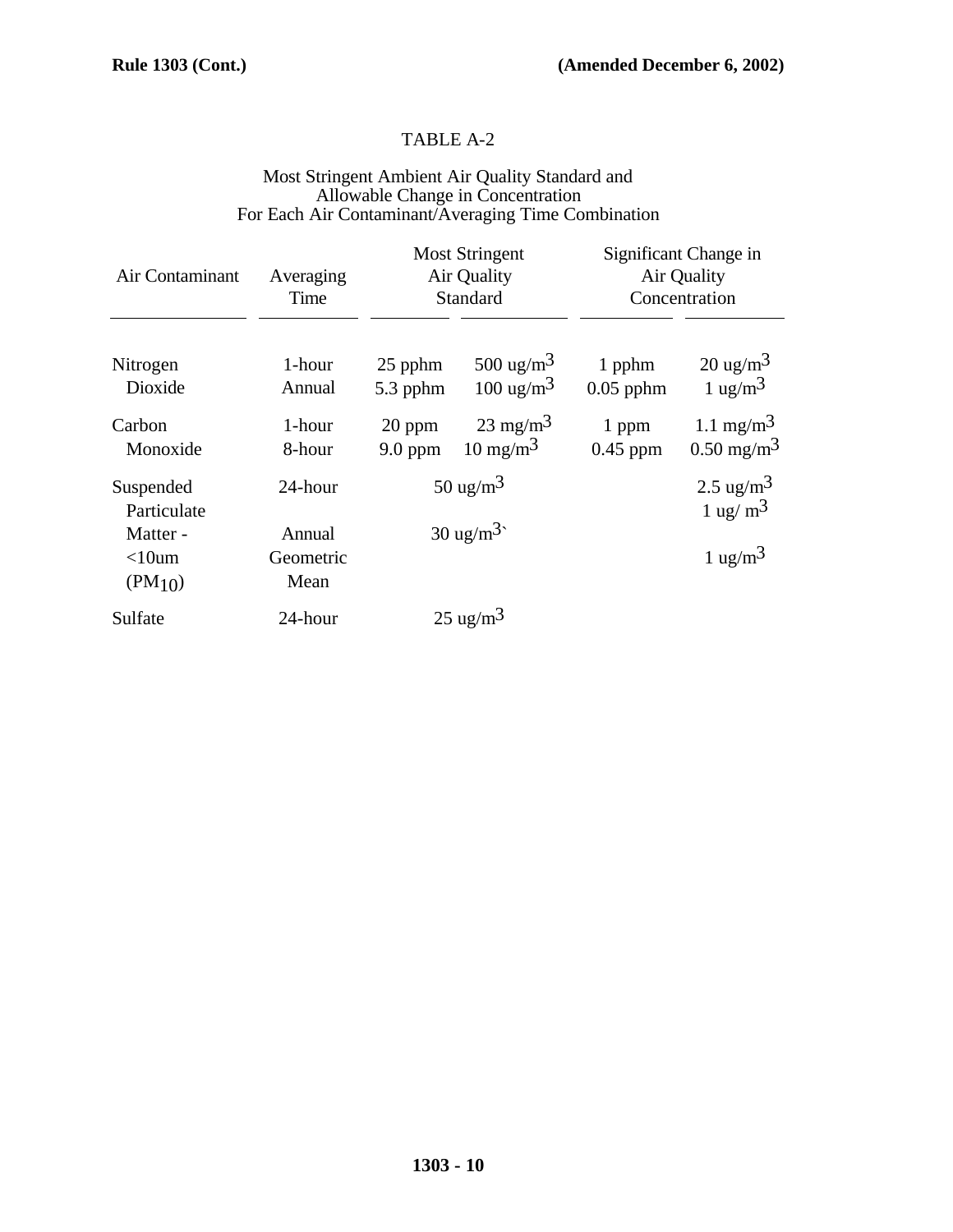

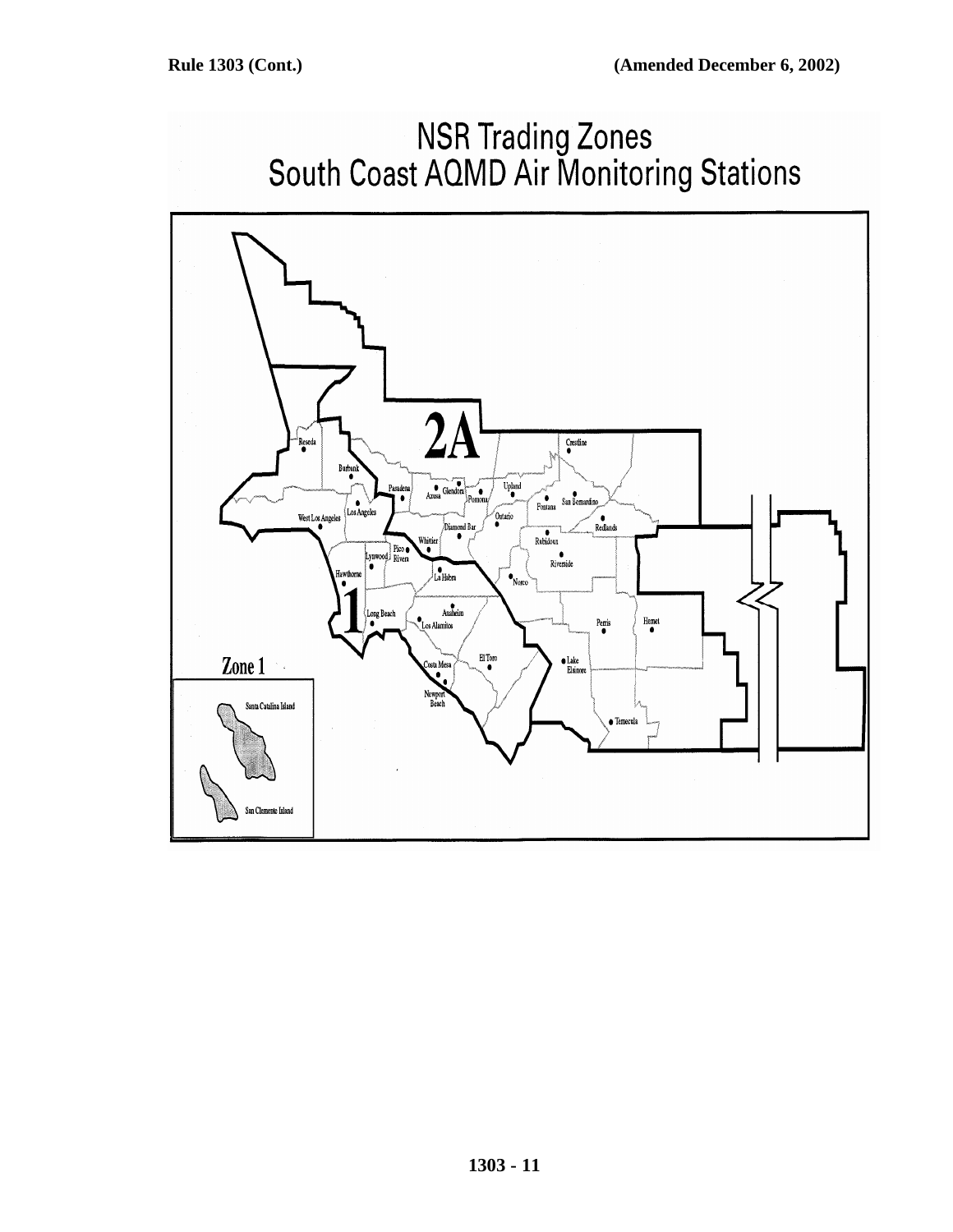### APPENDIX B MODELING ANALYSIS FOR VISIBILITY

- (a) The modeling analysis performed by the applicant shall consider:
	- (1) the net emission increase from the new or modified source; and
	- (2) the location of the source and its distance to the closest boundary of specified Federal Class I area(s).
- (b) Level 1 and 2 screening analysis for adverse plume impact pursuant to subparagraph  $(b)(5)(C)$  of this rule for modeling analysis of plume visibility shall consider the following applicable screening background visual ranges:

|                      | <b>Screening Background</b> |
|----------------------|-----------------------------|
| Federal Class I Area | Visual Range (km)           |
| Agua Tibia           | 171                         |
| Cucamonga            | 171                         |
| Joshua Tree          | 180                         |
| San Gabriel          | 175                         |
| San Gorgonio         | 192                         |
| San Jacinto          | 171                         |
|                      |                             |

For level 1 and 2 screening analysis, no adverse plume impact on visibility results when the total color contrast value (Delta-E) is 2.0 or less and the plume contrast value (C) is 0.05 or less. If these values are exceeded, the Executive Officer shall require additional modeling. For level 3 analysis the appropriate background visual range, in consultation with the Executive Officer, shall be used. The Executive Officer may determine that there is no adverse visibility impact based on substantial evidence provided by the project applicant.

(c) When more detailed modeling is required to determine the project's visibility impact or when an air quality model specified in the Guidelines below is deemed inappropriate by the Executive Officer for a specific source-receptor application, the model may be modified or another model substituted with prior written approval